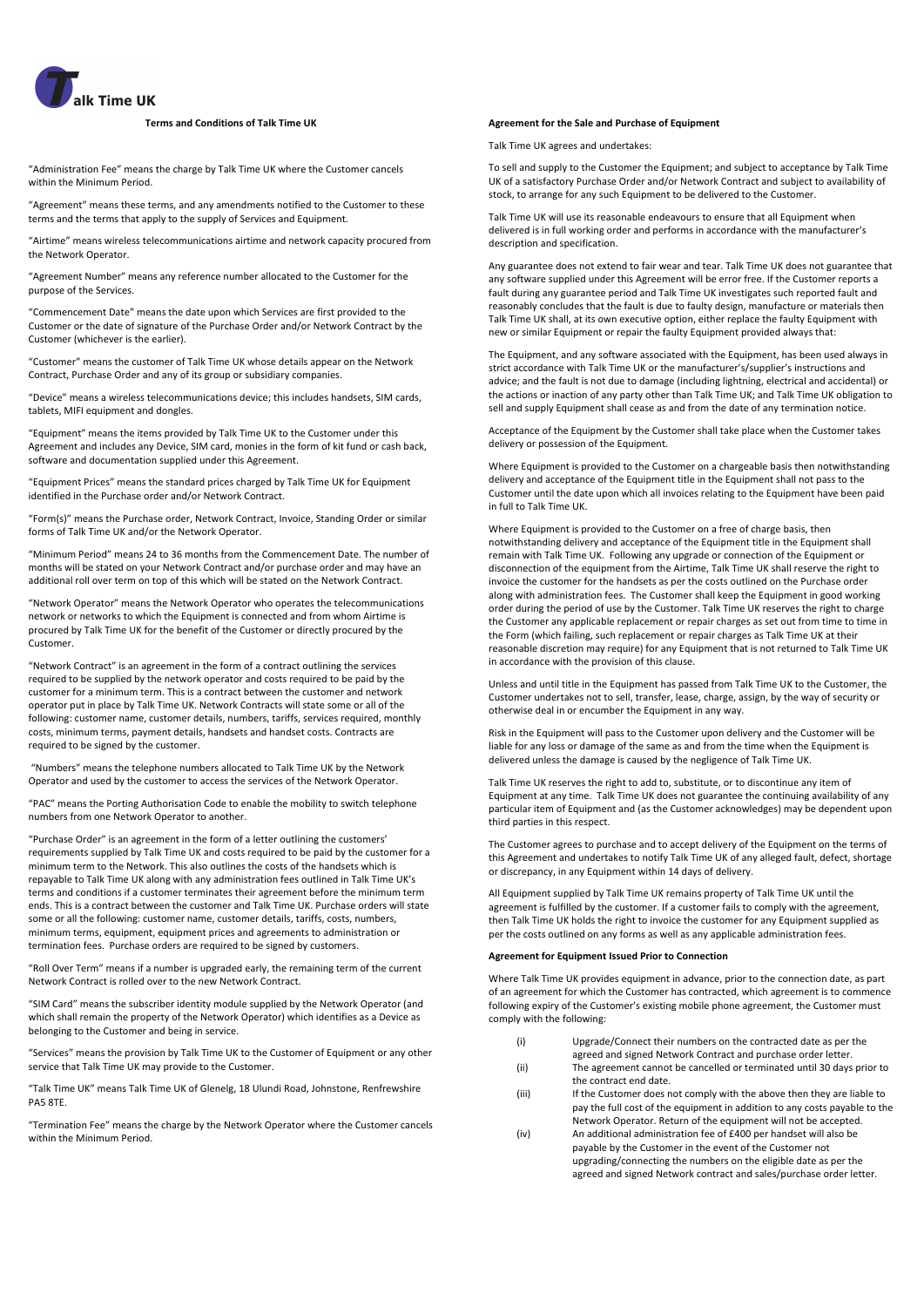

## **Agreement for the Services**

On acceptance by Talk Time UK of an application by the Customer of Services, Talk Time UK agrees and undertakes that it will use its reasonable endeavours to provide the Services on the following terms:

Talk Time UK will provide the Services by a date, which it shall specify. If the Customer requests any change to its application for the Services then Talk Time UK may at its sole discretion determine a new date for provision of the Service. All dates for provision of the Services by Talk Time UK are estimates only and Talk Time UK accepts no liability for failure to meet any estimated date for provision.

The Customer by signing the Forms grants Talk Time UK the permission, authority and the right to cancel on behalf of the Customer any existing mobile phone account with the Customer's existing mobile phone provider and to obtain the PAC.

The Customer agrees that any Equipment provided by Talk Time UK to it for the purpose of providing the Services shall remain the property of Talk Time UK unless Talk Time UK has received and accepted payment from the Customer, The Customer shall be responsible for the proper use of the equipment. If any part of such Equipment is lost, destroyed, or damaged (save for fair wear and tear) the Customer shall pay to Talk Time UK the cost of the equipment. The Customer shall not interfere with or permit any third party to interfere with such Equipment.

The Customer agrees that where any equipment of its own connects to the Equipment provided by Talk Time UK in connection with the Services, such equipment of the Customer shall meet all relevant standards and licences applicable to such equipment.

Talk Time UK may have to place certain telecommunications equipment at the Customer's and/or at a third party's premises in order to be able to provide the Services. The Customer agrees to provide a suitable place and conditions for such Equipment at its own expense at it's or third party's premises.

The Customer agrees to purchases the Services from Talk Time UK on the terms of the Agreement.

## **Service Standards**

Talk Time UK warrants that it will perform its obligations in this Agreement with the reasonable skill and care to be expected of a competent wireless telecommunications equipment provider.

The Customer acknowledges that Talk Time UK is entirely dependent upon its suppliers and the Network Operator in relation to:

The quality of Airtime, in terms of line clarity, and call interference; and geographic extent of Airtime coverage; and local geography, topography and/or atmospheric conditions and/or other causes of physical or electromagnetic interference that may from time to time adversely affect the provision of Airtime.

Talk Time UK may, where reasonable, from time to time and without notice suspend the Services for technical reasons or where the Customer fails to comply with the terms of this Agreement until such failure to comply is remedied or if the Customer allows to be done anything which in Talk Time UK reasonable opinion may have the effect of jeopardising the operation of the Services or in the reasonable opinion of Talk Time UK, the Services are being used in a manner prejudicial to the interest of the Customer and/or Talk Time UK.

The Customer shall at all times remain liable for all charges levied in accordance with this Agreement.

The Network holds the right to implement RPI increases at any point during the minimum term of the agreement. By signing the Network contract and Purchase Order the customer is agreeing to this.

# **Purchase Orders**

A Purchase Order is an agreement in the form of a letter outlining the customers' requirements supplied by Talk Time UK and costs required to be paid by the customer for a minimum term to the Network. This also outlines the costs of the handsets which is repayable to Talk Time UK along with any administration fees outlined in Talk Time UK's terms and conditions if a customer terminates their agreement before the minimum term ends. This is a contract between the customer and Talk Time UK. Purchase orders will state some or all the following: customer name, customer details, tariffs, costs, numbers, minimum terms, equipment, equipment prices and agreements to administration or termination fees. Purchase orders are required to be signed by customers.

At any time after the Commencement Date the Customer may by means of a Purchase Order request a change or a variation to the Services (but not a disconnection). In placing a Purchase Order, the Customer shall make use of any Agreement Number allocated to it.

All Purchase Orders shall be subject only to the terms of this Agreement only.

Talk Time UK undertakes to use its reasonable endeavours to fulfil any Purchase Order as soon as reasonably practicable.

The Customer undertakes to use its reasonable endeavours to keep Talk Time UK informed whenever reasonably practicable of likely future Purchase Order.

As and from the date of any notice of termination Talk Time UK shall have no obligation to fulfil any Purchase Orders but may in its discretion choose to do so and for the avoidance of any doubt any Device supplied under the terms of this Agreement will be charged to the Customer at its full price as appears on the Form.

Purchase orders will outline information that will include some or all of the following: tariffs, costs, numbers, minimum terms, equipment, and equipment prices. Purchase orders are required to be signed by customers. The customer is responsible for checking everything is accurate on the purchase order prior to signing. Once a customer signs the purchase order, they are liable to fulfil the agreement as per the details outlined on the purchase order. If they do not fulfil any part of the agreement, then they are liable for paying the cost of any equipment supplied and Talk Time UK's administration fee which is £400 per single connection.

## **Basis of Charge**

Where the Customer cancels the agreement with the Network Operator or Talk Time UK, cancels the Services, the Devices or the Equipment within the Minimum Period the Customer shall pay to Talk Time UK the amount in full for the Equipment as set out in the Forms or Purchase Order, including without limitation the administration charges and cost of Equipment (the Termination Fee) and shall pay an administration fee to Talk Time UK of £400 per single connection.

Billing for Network Operator Services shall be subject to the terms agreed between the Customer and the Network Operator.

Without prejudice to any other rights of Talk Time UK in the event of the Customer failing to pay any sum due to Talk Time UK on time or at all (time being of the essence of the contract) notwithstanding delivery of a written reminder to the Customer, Talk Time UK shall be entitled to charge interest (both before and after any judgement) on amounts overdue from the Customer under this Agreement from the due date until the payment is actually made at the rate of 4% per annum over the base rates of HSBC Bank plc for the time being during the relevant period; and reclaim from the Customer all costs and expenses (including legal costs) incurred in the collection of overdue amounts and any equipment from the Customer, and suspend the provision of the Services until such time as all payments due including all interest accrued have been paid and satisfied in full.

#### **Obligations of the Customer**

The Customer undertakes with Talk Time UK that throughout the provision of the Services that it will:

Not itself permit or suffer its employees to act or omit to act in any way which may injure or damage the Equipment; not itself use or allow its employees to use the Equipment or to have access to the Service for any improper, immoral or unlawful purpose; and comply with all statutory requirements in relation to the use of the Equipment and the Services; and provide Talk Time UK with such information as Talk Time UK reasonably request in connection with this Agreement; and not use Equipment and the Services for any purpose other than that for which it was designed or intended; and notify Talk Time UK immediately (and to confirm in writing) on becoming aware that any Equipment or Device has been lost or stolen or that any person is making improper or illegal use of the Equipment or the Services. The Customer will be responsible for any charges incurred as a result of unauthorised use of any Device, or SIM Card, or the information contained within a SIM Card; and not damage or tamper with the Equipment so as to invalidate any warranty provided by the Equipment manufacturer and to pay the standard charges levied by Talk Time UK or the Equipment manufacturer or Network Operator; not damage or tamper with any software so as to invalidate any warranty provided by the supplier of the same; and use the Equipment and any software in accordance with the user guide or other reasonable instruction of any manufacturer or supplier of the same or reasonable instruction of Talk Time UK and not to copy, (save as permitted by law) reverse engineer or modify the software in any way.

In the event that Equipment or software is damaged, destroyed, lost or stolen than the Customer agrees to pay the applicable replacement or repair charges and shall be liable to Talk Time UK in respect of any charges, losses or expense associated with such damage, destruction, loss or theft.

The terms of this Agreement shall also apply to any Purchase Orders placed by any subsidiaries or group companies of the Customer (unless the parties agree in writing otherwise). The Customer agrees that it is the authorised agent of its subsidiary and group companies and will be liable to Talk Time UK for all claims, losses and expenses arising out of the breach of the terms of this Agreement by any subsidiary or group companies.

#### **Termination**

Either party may terminate this Agreement if the other party is in material breach, and the breach is capable of remedy and the party in breach shall have failed to remedy the breach within thirty (30) days of notice specifying the breach and requesting its remedy, or the breach is not capable of remedy. Talk Time UK may terminate this Agreement at any time on the grounds that: the Customer has persistently failed to pay monies due to Talk Time UK under this Agreement or the Customer is otherwise materially or persistently in breach of the Agreement; or bankruptcy or insolvency proceedings are brought against the Customer, or if an arrangement with creditors is made, or a receiver or administrator is appointed over any of the Customer's assets, or the Customer goes into liquidation; or Airtime becomes unavailable due to the termination of any of Talk Time UK agreements with the Network Operator(s) or the Customer's agreement with the Network Operator.